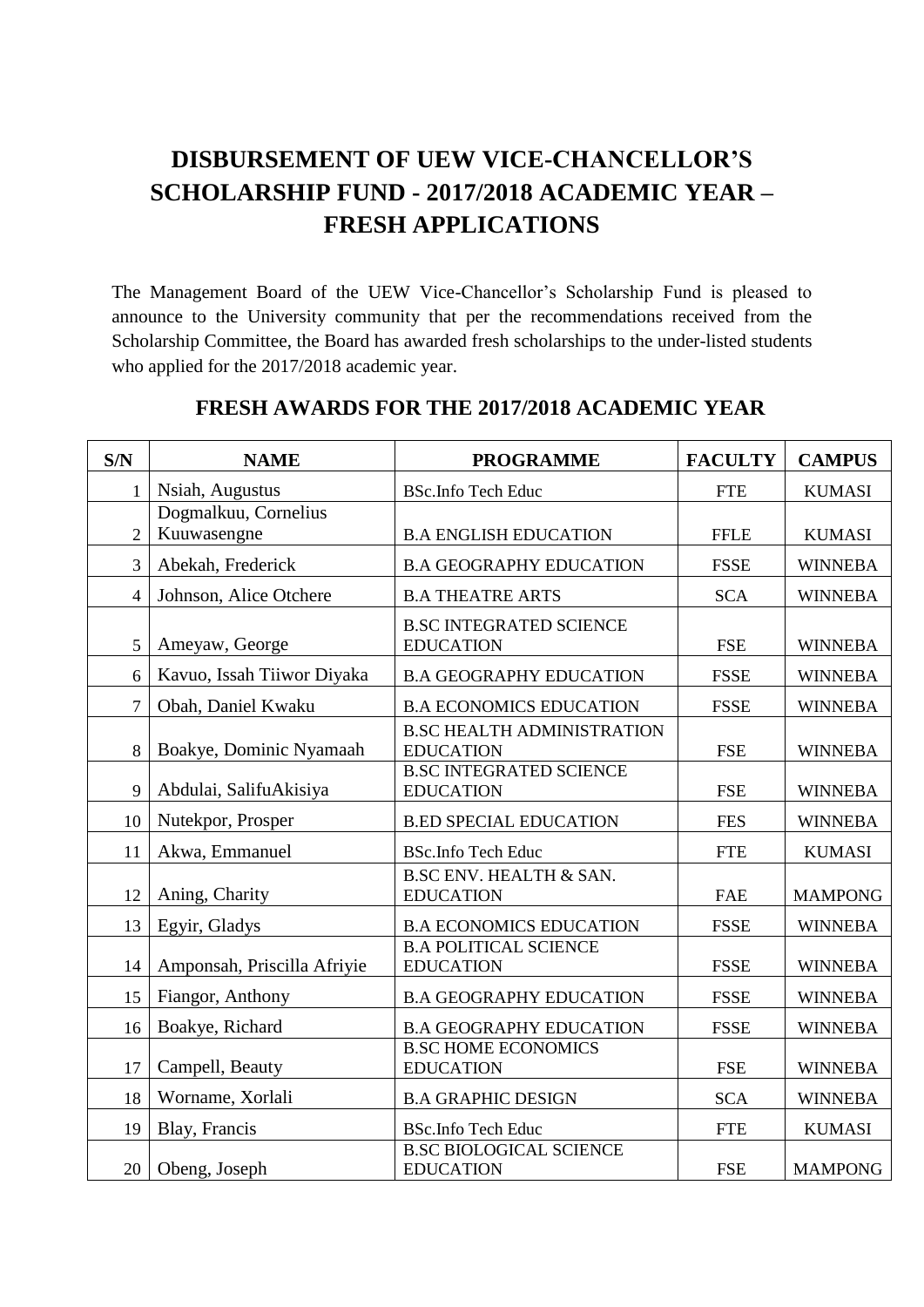| 21 | Nyorngmor, Stephen John Jnr | <b>B.A DANGME EDUCATION</b>                                             | <b>FLE</b>  | <b>AJUMAKO</b> |
|----|-----------------------------|-------------------------------------------------------------------------|-------------|----------------|
| 22 | Asare, Loretta              | <b>B.A ECONOMICS EDUCATION</b>                                          | <b>FSSE</b> | <b>WINNEBA</b> |
| 23 | Asante, Elizabeth Ansu      | <b>B.A SOCIAL STUDIES</b><br><b>EDUCATION</b>                           | <b>FSSE</b> | <b>WINNEBA</b> |
| 24 | Osei, Simon Peter           | <b>B.A ECONOMICS EDUCATION</b>                                          | <b>FSSE</b> | <b>WINNEBA</b> |
| 25 | Boampong, Edward            | <b>B.A GEOGRAPHY EDUCATION</b>                                          | <b>FSSE</b> | <b>WINNEBA</b> |
| 26 | Yiadom, Enoch Boakye        | <b>B.A SOCIAL STUDIES</b><br><b>EDUCATION</b>                           | <b>FSSE</b> | <b>WINNEBA</b> |
| 27 | Kyeremeh, Simon             | <b>B.A POLITICAL SCIENCE</b><br><b>EDUCATION</b>                        | <b>FSSE</b> | <b>WINNEBA</b> |
| 28 | Owusu, Daniel               | <b>B.A ECONOMICS EDUCATION</b>                                          | <b>FSSE</b> | <b>WINNEBA</b> |
| 29 | Ackon, Rebecca              | <b>B.A ECONOMICS EDUCATION</b>                                          | <b>FSSE</b> | <b>WINNEBA</b> |
| 30 | Kwarfo, Gabriel             | <b>B.SC MATHEMATICS</b><br><b>EDUCATION</b>                             | <b>FSE</b>  | <b>WINNEBA</b> |
| 31 | Aboagye, Daniel             | <b>B.SC MATHEMATICS</b><br><b>EDUCATION</b><br><b>B.SC AGRICULTURAL</b> | <b>FSE</b>  | <b>WINNEBA</b> |
| 32 | Hayford, Tanab              | <b>EDUCATION</b>                                                        | <b>FAE</b>  | <b>MAMPONG</b> |
| 33 | Dushie, Godwin Kwame        | <b>B.ED BASIC EDUCATION</b>                                             | <b>FES</b>  | <b>WINNEBA</b> |
| 34 | Bonsu, Isaac                | <b>BSc.Info Tech Educ</b>                                               | <b>FTE</b>  | <b>KUMASI</b>  |
| 35 | Agyemang, Michael Opoku     | <b>B.A ENGLISH EDUCATION</b>                                            | <b>FFLE</b> | <b>WINNEBA</b> |
| 36 | Owusu, Theresa              | <b>B.A FRENCH EDUCATION</b>                                             | <b>FFLE</b> | <b>WINNEBA</b> |
| 37 | Oppong, Ernest              | <b>B.A GEOGRAPHY EDUCATION</b>                                          | <b>FSSE</b> | <b>WINNEBA</b> |
| 38 | Iddriss, Rashad             | <b>B.A ECONOMICS EDUCATION</b>                                          | <b>FSSE</b> | <b>WINNEBA</b> |
| 39 | Dadson, Benjamin            | <b>B.A GEOGRAPHY EDUCATION</b>                                          | <b>FSSE</b> | <b>WINNEBA</b> |
| 40 | Tetteh, Christiana          | <b>B.A GEOGRAPHY EDUCATION</b>                                          | <b>FSSE</b> | <b>WINNEBA</b> |
| 41 | Narh, Samuel                | <b>B.A GEOGRAPHY EDUCATION</b>                                          | <b>FSSE</b> | <b>WINNEBA</b> |
| 42 | Lekey, Isaac Mawulolo       | <b>B.A POLITICAL SCIENCE</b><br><b>EDUCATION</b>                        | <b>FSSE</b> | <b>WINNEBA</b> |
| 43 | Boateng, Ernest             | <b>B.A ECONOMICS EDUCATION</b>                                          | <b>FSSE</b> | <b>WINNEBA</b> |
| 44 | Attam, Blessed              | <b>B.A SOCIAL STUDIES</b><br><b>EDUCATION</b>                           | <b>FSSE</b> | <b>WINNEBA</b> |
| 45 | Onyina, Kingsford           | <b>B.A ECONOMICS EDUCATION</b>                                          | <b>FSSE</b> | <b>WINNEBA</b> |
| 46 | Sam, Solomon                | <b>BBA ACCOUNTING</b>                                                   | <b>SBE</b>  | <b>WINNEBA</b> |
| 47 | Fiadanu, Richard Kwabla     | <b>BBA PROC. AND SUPPLY CHAIN</b><br><b>MGT</b>                         | <b>SBE</b>  | <b>WINNEBA</b> |
| 48 | Yekple, Daniel Komla        | <b>BBA MARKETING</b>                                                    | <b>SBE</b>  | <b>WINNEBA</b> |
| 49 | Bonney, Emmanuel Kwaku      | <b>B.SC INTEGRATED SCIENCE</b><br><b>EDUCATION</b>                      | <b>FSE</b>  | <b>WINNEBA</b> |
| 50 | Bitu, Noah                  | <b>B.SC AGRICULTURAL</b><br><b>EDUCATION</b>                            | <b>FAE</b>  | <b>MAMPONG</b> |
| 51 | $***$<br>Dzivor, Sampson    | <b>B.ED SPECIAL EDUCATION</b>                                           | <b>FES</b>  | <b>WINNEBA</b> |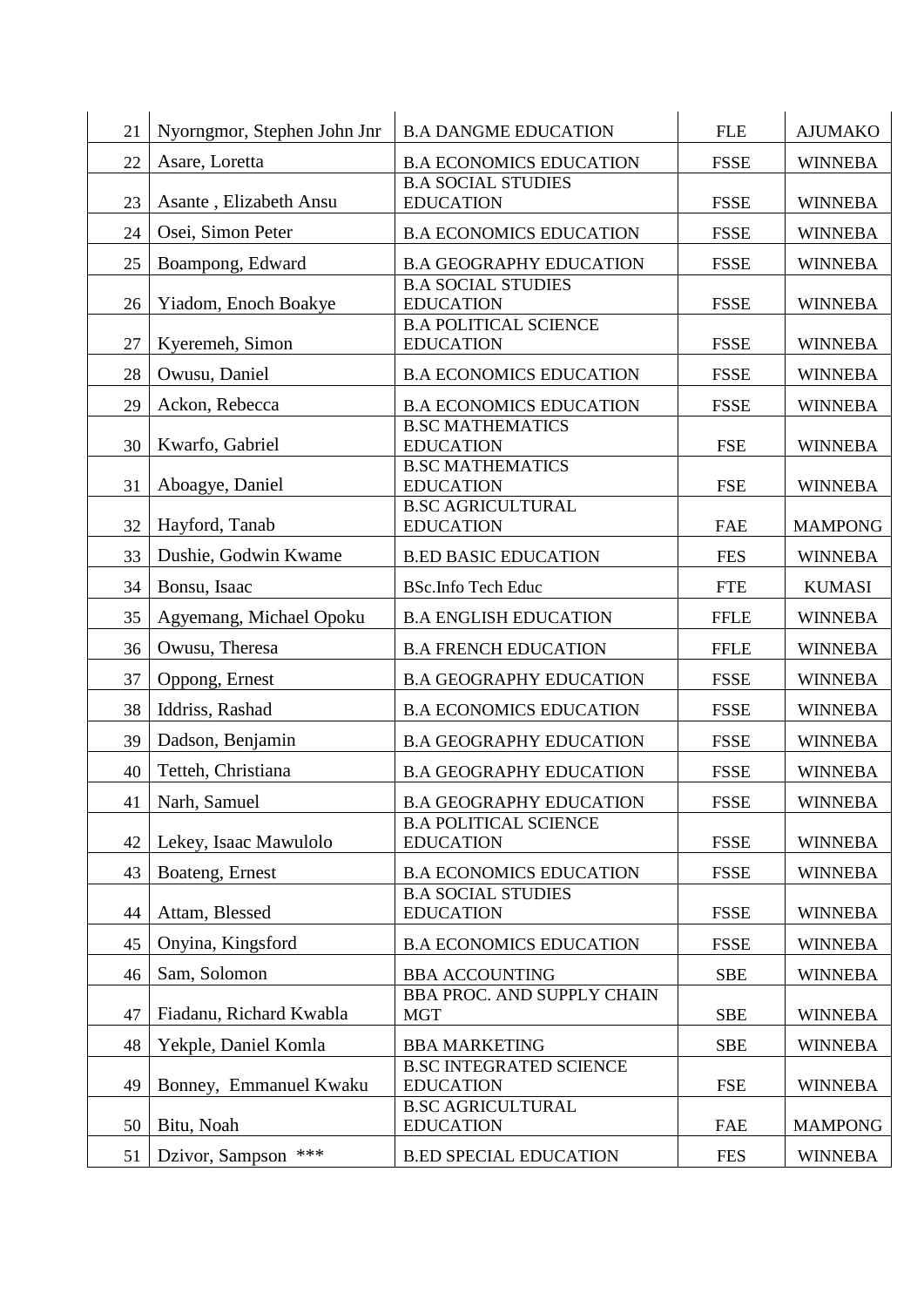| 52       | Addo, Daniel Narh                          | <b>B.ED SPECIAL EDUCATION</b>                                                      | <b>FES</b>                 | <b>WINNEBA</b>                   |
|----------|--------------------------------------------|------------------------------------------------------------------------------------|----------------------------|----------------------------------|
| 53       | Afetormashie, Prosper Kwesi                | <b>B.A GRAPHIC DESIGN</b>                                                          | <b>SCA</b>                 | <b>WINNEBA</b>                   |
| 54       | Akosah, Thomas Brempong                    | <b>B.SC CHEMISTRY EDUCATION</b>                                                    | <b>FSE</b>                 | <b>WINNEBA</b>                   |
| 55       |                                            | <b>B.A DANGME EDUCATION</b>                                                        | <b>FLE</b>                 | <b>AJUMAKO</b>                   |
|          | Asigbey, Nathan Narh<br>Duah, Alex Agyena  |                                                                                    |                            |                                  |
| 56       |                                            | <b>B.A ENGLISH EDUCATION</b>                                                       | <b>FFLE</b>                | <b>WINNEBA</b>                   |
| 57       | Opoku, Gifty Asantewaa                     | <b>B.A ECONOMICS EDUCATION</b>                                                     | <b>FSSE</b>                | <b>WINNEBA</b>                   |
| 58<br>59 | Acheampong, Emmanuel<br>Chambas, Adams IBN | <b>B.A ECONOMICS EDUCATION</b><br><b>B.A POLITICAL SCIENCE</b><br><b>EDUCATION</b> | <b>FSSE</b><br><b>FSSE</b> | <b>WINNEBA</b><br><b>WINNEBA</b> |
| 60       | AgyemangDuah, Richard<br>Oppong            | <b>B.A GEOGRAPHY EDUCATION</b>                                                     | <b>FSSE</b>                | <b>WINNEBA</b>                   |
| 61       | Owusu, DerlySenyah                         | <b>B.A ECONOMICS EDUCATION</b>                                                     | <b>FSSE</b>                | <b>WINNEBA</b>                   |
| 62       | Jabade, Godfred Yada                       | <b>B.A POLITICAL SCIENCE</b><br><b>EDUCATION</b>                                   | <b>FSSE</b>                | <b>WINNEBA</b>                   |
| 63       | Sounyuor, Patrick                          | <b>B.SC HOME ECONOMICS</b><br><b>EDUCATION</b>                                     | <b>FSE</b>                 | <b>WINNEBA</b>                   |
| 64       | Mensah, Naphtali                           | <b>B.SC INTEGRATED SCIENCE</b><br><b>EDUCATION</b>                                 | <b>FSE</b>                 | <b>WINNEBA</b>                   |
| 65       | Aidoo, Sandra                              | <b>B.SC HOME ECONOMICS</b><br><b>EDUCATION</b>                                     | <b>FSE</b>                 | <b>WINNEBA</b>                   |
| 66       | Amoah, Foster                              | <b>B.SC CHEMISTRY EDUCATION</b>                                                    | <b>FSE</b>                 | <b>WINNEBA</b>                   |
| 67       | Atubiga, Jacob Awintuma                    | <b>B.SC CHEMISTRY EDUCATION</b>                                                    | <b>FSE</b>                 | <b>WINNEBA</b>                   |
| 68       | Adatorvor, Benedicta Bubune                | <b>B.SC CHEMISTRY EDUCATION</b>                                                    | <b>FSE</b>                 | <b>WINNEBA</b>                   |
| 69       | Ibrahim, Dawuda                            | <b>B.SC INTEGRATED SCIENCE</b><br><b>EDUCATION</b>                                 | <b>FSE</b>                 | <b>WINNEBA</b>                   |
| 70       | Hamidu, FusheniJinkor                      | <b>B.SC INTEGRATED SCIENCE</b><br><b>EDUCATION</b>                                 | <b>FSE</b>                 | <b>WINNEBA</b>                   |
| 71       | Kiye, Maclean Mborlam                      | <b>B.SC INTEGRATED SCIENCE</b><br><b>EDUCATION</b>                                 | <b>FSE</b>                 | <b>WINNEBA</b>                   |
| 72       | Asabere, Prince                            | <b>B.SC ELECTRICAL AND</b><br><b>ELECTRONIC TECH EDU</b>                           | <b>FTE</b>                 | <b>KUMASI</b>                    |
| 73       | Agyare, Ebenezer Boamah                    | <b>BSc.Info Tech Educ</b>                                                          | <b>FTE</b>                 | <b>KUMASI</b>                    |
| 74       | Aruk, Jemima Abugri                        | <b>B.A GEOGRAPHY EDUCATION</b>                                                     | <b>FSSE</b>                | <b>WINNEBA</b>                   |
| 75       | Quansah, Timothy Asiedu                    | <b>B.A GEOGRAPHY EDUCATION</b>                                                     | <b>FSSE</b>                | <b>WINNEBA</b>                   |
| 76       | Agyekum, Samuel                            | <b>B.A GEOGRAPHY EDUCATION</b>                                                     | <b>FSSE</b>                | <b>WINNEBA</b>                   |
| 77       | Yeboah, Vera                               | <b>B.A GEOGRAPHY EDUCATION</b>                                                     | <b>FSSE</b>                | <b>WINNEBA</b>                   |
| 78       | Adu, Mensah Jnr.                           | <b>B.A GEOGRAPHY EDUCATION</b>                                                     | <b>FSSE</b>                | <b>WINNEBA</b>                   |
| 79       | Ibrahim, DeibiniIddrisu                    | <b>B.A ECONOMICS EDUCATION</b>                                                     | <b>FSSE</b>                | <b>WINNEBA</b>                   |
| 80       | Affran, Samuel                             | <b>B.A GEOGRAPHY EDUCATION</b>                                                     | <b>FSSE</b>                | <b>WINNEBA</b>                   |
| 81       | Letsyo, Emmanuel                           | <b>B.A POLITICAL SCIENCE</b><br><b>EDUCATION</b>                                   | <b>FSSE</b>                | <b>WINNEBA</b>                   |
| 82       | Bugbila, Moses                             | <b>B.A GEOGRAPHY EDUCATION</b>                                                     | <b>FSSE</b>                | <b>WINNEBA</b>                   |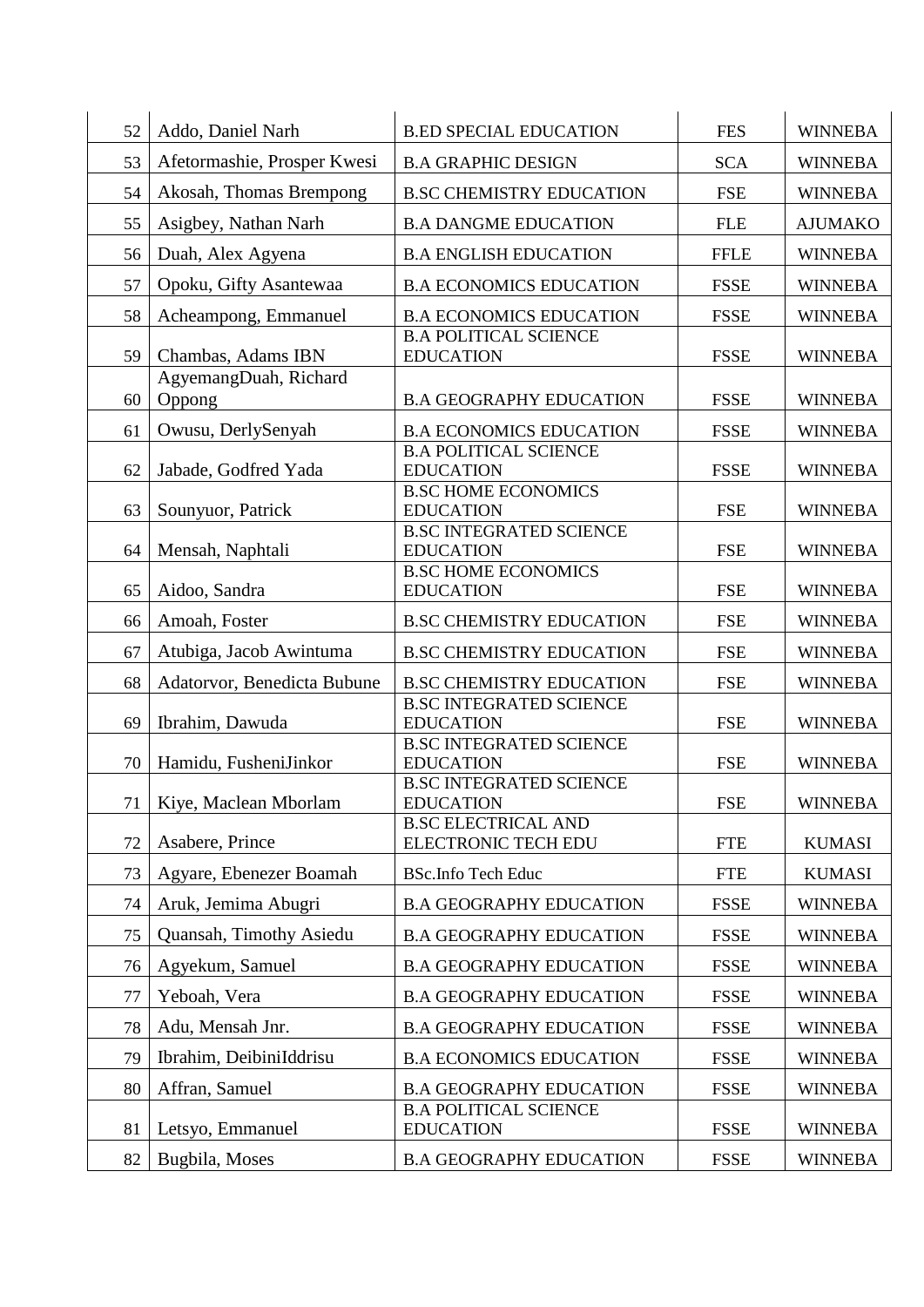| 83  | Sebbie, Beatrice Akweley          | <b>BBA BANKING AND FINANCE</b>                                              | <b>SBE</b>  | <b>WINNEBA</b> |
|-----|-----------------------------------|-----------------------------------------------------------------------------|-------------|----------------|
| 84  | Amekudzi, John                    | <b>B.SC ICT EDUCATION</b>                                                   | <b>FSE</b>  | <b>WINNEBA</b> |
| 85  | Opoku, Richmond                   | <b>B.SC HEALTH ADMINISTRATION</b><br><b>EDUCATION</b>                       | <b>FSE</b>  | <b>WINNEBA</b> |
| 86  | Tuffour, KeziaBoakyewaa           | <b>B.SC AGRICULTURAL</b><br><b>EDUCATION</b>                                | <b>FAE</b>  | <b>MAMPONG</b> |
| 87  | Adjei, Enock                      | <b>B.ED BASIC EDUCATION</b>                                                 | <b>FES</b>  | <b>WINNEBA</b> |
| 88  | Nkrumah, Rosemond                 | <b>B.ED EARLY CHILDHOOD</b><br><b>EDUCATION</b>                             | <b>FES</b>  | <b>WINNEBA</b> |
| 89  | Opoku-Ameyaw, Emmanuel            | <b>BSc.Info Tech Edu</b>                                                    | <b>FTE</b>  | <b>KUMASI</b>  |
| 90  | Foyi, Maxwell                     | <b>B.SC MECH TECH EDU</b>                                                   | <b>FTE</b>  | <b>KUMASI</b>  |
| 91  | Adu, Kwame                        | <b>B.A POLITICAL SCIENCE</b><br><b>EDUCATION</b>                            | <b>FSSE</b> | <b>WINNEBA</b> |
| 92  | Frimpong, Isaac Kwaku             | <b>B.A ECONOMICS EDUCATION</b>                                              | <b>FSSE</b> | <b>WINNEBA</b> |
| 93  | Quarshie, Amos Mawunya            | <b>B.SC MATHEMATICS</b><br><b>EDUCATION</b>                                 | <b>FSE</b>  | <b>WINNEBA</b> |
| 94  | Affum, Christian                  | <b>B.SC HEALTH ADMINISTRATION</b><br><b>EDUCATION</b>                       | <b>FSE</b>  | <b>WINNEBA</b> |
| 95  | Danso, Nancy                      | <b>B.SC CATERING AND</b><br>HOSPITALITY EDUCATION                           | <b>FTE</b>  | <b>KUMASI</b>  |
| 96  | Adomako, Amira Pomaah             | <b>B.SC AGRICULTURAL</b><br><b>EDUCATION</b><br><b>B.ED EARLY CHILDHOOD</b> | <b>FAE</b>  | <b>MAMPONG</b> |
| 97  | Cobbold, Patience                 | <b>EDUCATION</b>                                                            | <b>FES</b>  | <b>WINNEBA</b> |
| 98  | Otoo, Prince                      | <b>B.A Art Education</b>                                                    | <b>SCA</b>  | <b>WINNEBA</b> |
| 99  | Takyi, Ebenezer                   | B.Sc.Info Tech Edu                                                          | <b>FTE</b>  | <b>KUMASI</b>  |
| 100 | Kambozie, Elijah                  | <b>B.SC MECH TECH EDU</b>                                                   | <b>FTE</b>  | <b>KUMASI</b>  |
| 101 | Wowo, Simon Anbakpire             | <b>B.A ENGLISH EDUCATION</b>                                                | <b>FFLE</b> | <b>WINNEBA</b> |
| 102 | Amoh, Mercy                       | <b>B.A FRENCH EDUCATION</b>                                                 | <b>FFLE</b> | <b>WINNEBA</b> |
| 103 | Gassonou, Kokou Elorm             | <b>B.A FRENCH EDUCATION</b>                                                 | <b>FFLE</b> | <b>WINNEBA</b> |
| 104 | Nyame, Ebenezer                   | <b>B.A GEOGRAPHY EDUCATION</b>                                              | <b>FSSE</b> | <b>WINNEBA</b> |
| 105 | Ahorlu, James                     | <b>B.A GEOGRAPHY EDUCATION</b>                                              | <b>FSSE</b> | <b>WINNEBA</b> |
| 106 | Deng, Ernest                      | <b>B.A GEOGRAPHY EDUCATION</b>                                              | <b>FSSE</b> | <b>WINNEBA</b> |
| 107 | Yeboah, Priscilla Yaa             | <b>B.A POLITICAL SCIENCE</b><br><b>EDUCATION</b>                            | <b>FSSE</b> | <b>WINNEBA</b> |
| 108 | Addison, Richard                  | <b>B.A HISTORY EDUCATION</b>                                                | <b>FSSE</b> | <b>WINNEBA</b> |
| 109 | Kpikpitse, Augustine<br>Quashigah | <b>B.A ECONOMICS EDUCATION</b>                                              | <b>FSSE</b> | <b>WINNEBA</b> |
| 110 | Aboagyewaa, Eunice                | <b>B.A ECONOMICS EDUCATION</b>                                              | <b>FSSE</b> | <b>WINNEBA</b> |
| 111 | Di-Iretey, Francis                | <b>B.A SOCIAL STUDIES</b><br><b>EDUCATION</b>                               | <b>FSSE</b> | <b>WINNEBA</b> |
| 112 | Obeng, Owusu-Boateng              | <b>B.Sc. ICT Education</b>                                                  | <b>FSE</b>  | <b>WINNEBA</b> |
| 113 | Adongo, Samuel                    | <b>B.Sc. Mathematics Education</b>                                          | <b>FSE</b>  | <b>WINNEBA</b> |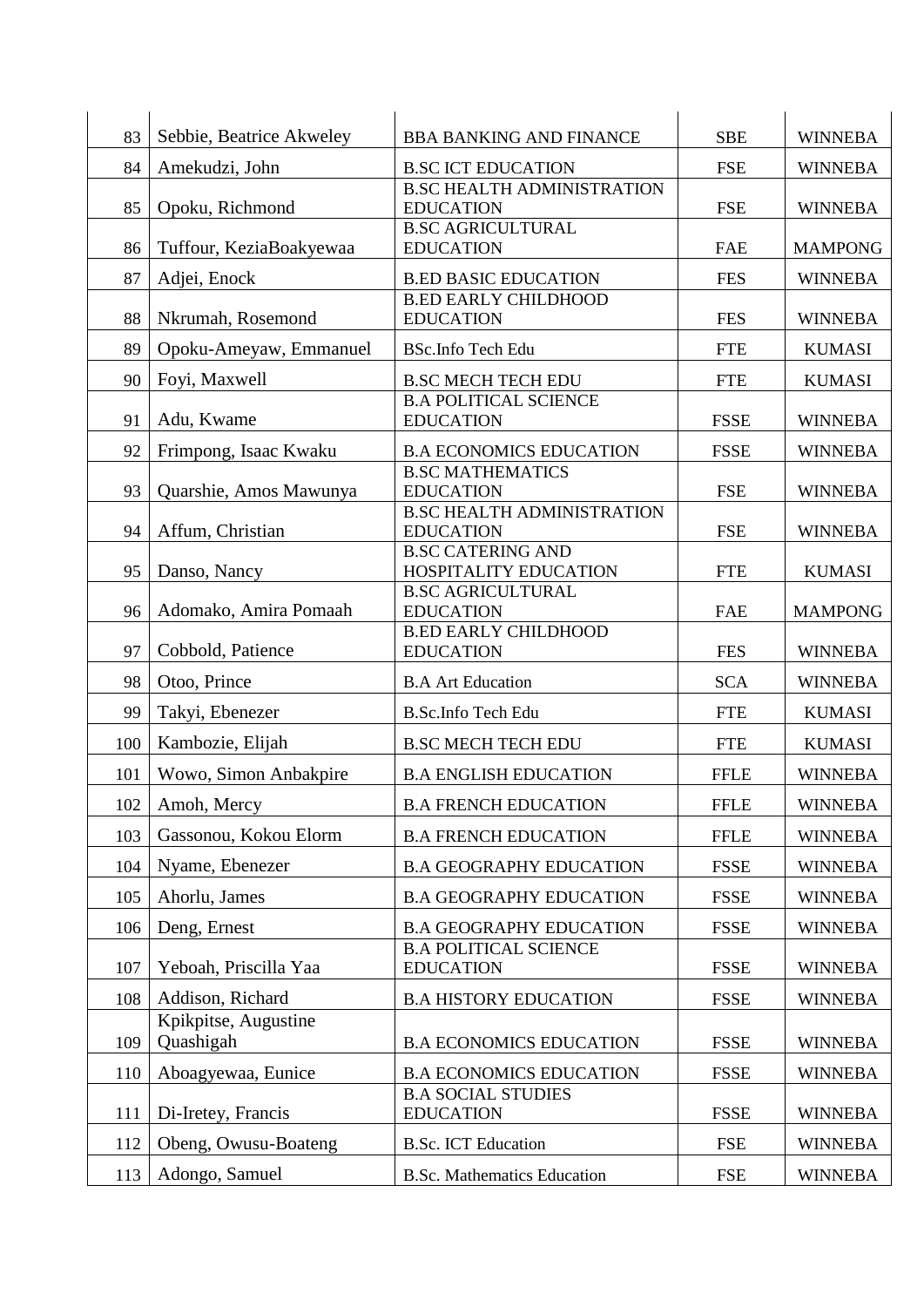| 114                                                                   | Issah, Kadiri                                                 |                                                                                                          | B.Sc. Construction Tech. Educ.                  |                                                | <b>FTE</b>        | <b>KUMASI</b>  |  |
|-----------------------------------------------------------------------|---------------------------------------------------------------|----------------------------------------------------------------------------------------------------------|-------------------------------------------------|------------------------------------------------|-------------------|----------------|--|
| 115                                                                   |                                                               | Sulley, Zakari Ali                                                                                       | <b>B.A Political Science Education</b>          |                                                | <b>FSSE</b>       | <b>WINNEBA</b> |  |
| 116                                                                   | Wunisun, Eric                                                 |                                                                                                          | <b>B.A Geography Education</b>                  |                                                | <b>FSSE</b>       | <b>WINNEBA</b> |  |
| 117                                                                   |                                                               | Opoku, Angela Bema                                                                                       | <b>B.A Geography Education</b>                  |                                                | <b>FSSE</b>       | <b>WINNEBA</b> |  |
| 118                                                                   |                                                               | Acquah, Francis                                                                                          | <b>B.Sc. Health Administration</b>              |                                                | <b>FSE</b>        | <b>WINNEBA</b> |  |
|                                                                       |                                                               |                                                                                                          | Education<br><b>B.Sc. Mathematics Education</b> |                                                |                   |                |  |
| 119                                                                   |                                                               | Owueize, Sumaila                                                                                         | <b>B.Sc. Catering and Hospitality</b>           |                                                | <b>FSE</b>        | <b>WINNEBA</b> |  |
| 120                                                                   |                                                               | Oduro, Dorinda Frimpomaa                                                                                 | Education                                       |                                                | <b>FTE</b>        | <b>KUMASI</b>  |  |
| 121                                                                   |                                                               | <b>Baffour Awuah Augustine</b>                                                                           | <b>B.Sc. Agricultural Education</b>             |                                                | <b>FAE</b>        | <b>MAMPONG</b> |  |
|                                                                       | NB: Disbursement will be done on the Campuses as follows;     |                                                                                                          |                                                 |                                                |                   |                |  |
|                                                                       | <b>KUMASI CAMPUS</b>                                          |                                                                                                          |                                                 |                                                |                   |                |  |
| <b>DATE</b>                                                           |                                                               | <b>FACULTY</b>                                                                                           |                                                 | <b>VENUE</b>                                   | <b>TIME</b>       |                |  |
| 25/02/2019 Faculty of Business Education                              |                                                               |                                                                                                          | Conference Room                                 | 10:00am - 3:00pm                               |                   |                |  |
| 26/02/2019<br><b>Faculty of Technical Education</b>                   |                                                               |                                                                                                          | Conference Room                                 | 9:00am - 2:00pm                                |                   |                |  |
| <b>DATE</b>                                                           |                                                               | <b>MAMPONG CAMPUS</b><br><b>FACULTY</b>                                                                  |                                                 | <b>VENUE</b>                                   | <b>TIME</b>       |                |  |
|                                                                       | 27/02/2019<br><b>Faculty of Agriculture Education</b>         |                                                                                                          |                                                 | Conference Room                                | $9:00am - 3:00pm$ |                |  |
|                                                                       | Faculty of Science & Environmental<br>Education<br>27/02/2019 |                                                                                                          |                                                 | Conference Room                                | 9:00am - 3:00pm   |                |  |
| <b>AJUMAKO CAMPUS</b>                                                 |                                                               |                                                                                                          |                                                 |                                                |                   |                |  |
| <b>DATE</b>                                                           |                                                               | <b>FACULTY</b>                                                                                           |                                                 | <b>VENUE</b>                                   | <b>TIME</b>       |                |  |
| <b>Faculty of Ghanaian Languages</b><br>04/03/2019 lucation           |                                                               |                                                                                                          | Conference Room                                 | 10:00am - 2:00pm                               |                   |                |  |
| <b>WINNEBA CAMPUS</b><br><b>DATE</b><br><b>FACULTY</b><br><b>TIME</b> |                                                               |                                                                                                          |                                                 |                                                |                   |                |  |
|                                                                       | 11/03/2019                                                    | Faculty of Social Science, Faculty of<br>Educational Studies & Faculty of<br>Foreign Languages Education |                                                 | <b>VENUE</b><br>Registrar's<br>Conference Room | 9:00am - 3:00pm   |                |  |